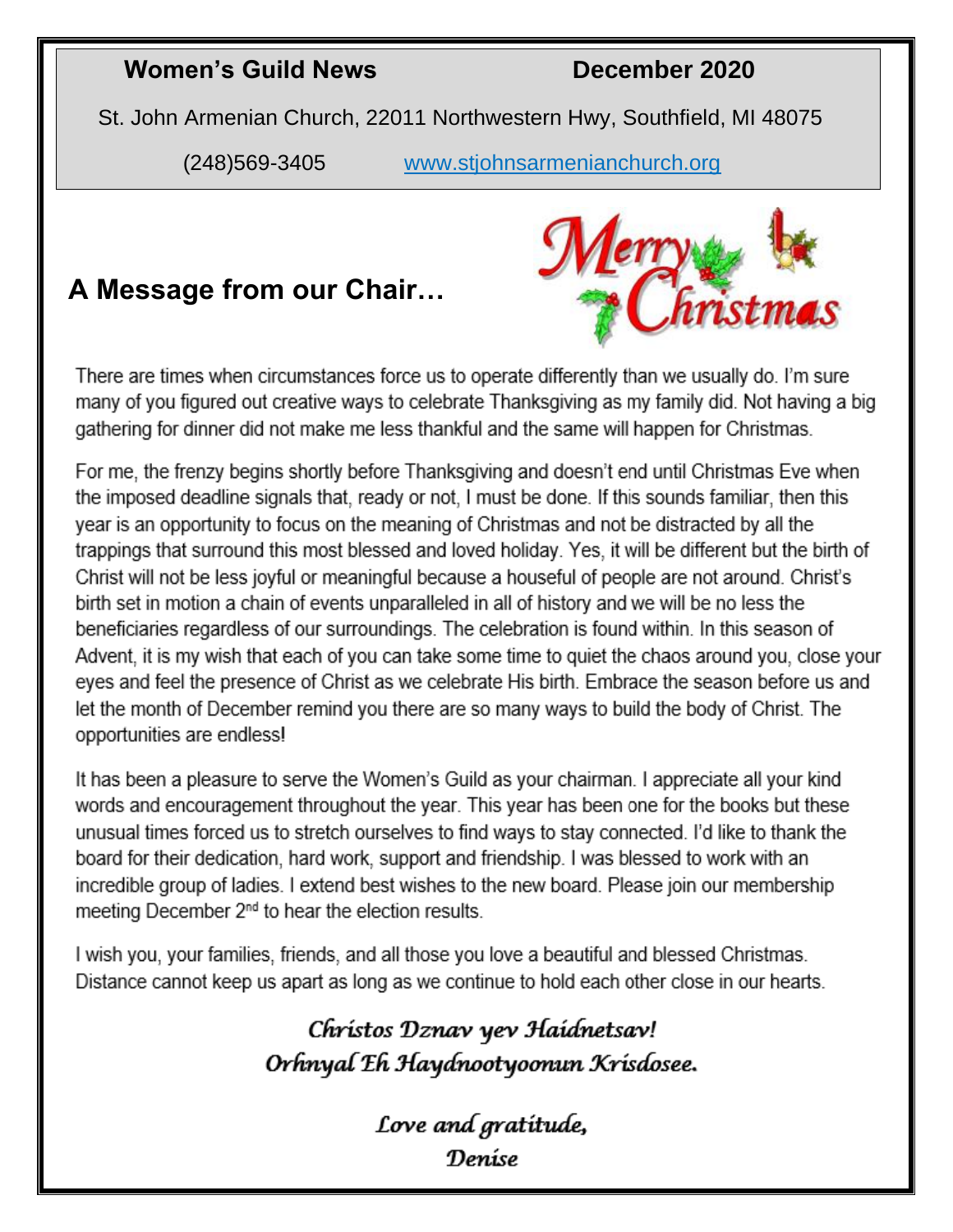Our deepest sympathies to Rozann Vartoogian on the loss of her sister Gail Ghoogasian on November 1, 2020.

Condolences to Jennifer Toomajian on the passing of her father-in-law Harry Toomajian on November 14, 2020.

We are deeply saddened to share the news that our dear member Judy Cristiano passed away on November 19<sup>th</sup>, 2020.

It is with sorrow that we announce the passing of our dear member Lillian Kojamanian. Lillian was the mother-in-law of Lynne Kojamanian and khnamee of Cynthia Apkarian.

-Asdvadz Hokeeneruh Losavoreh



We send our get well wishes to Delores Krikorian. As you heal and rest, know you are missed and thought of often.

\_\_\_\_\_\_\_\_\_\_\_\_\_\_\_\_\_\_\_\_\_\_\_\_\_\_\_\_\_\_\_\_\_\_\_\_\_\_\_\_\_\_\_\_\_\_\_\_\_\_\_\_\_

\_\_\_\_\_\_\_\_\_\_\_\_\_\_\_\_\_\_\_\_\_\_\_\_\_\_\_\_\_\_\_\_\_\_\_\_\_\_\_\_\_\_\_\_\_\_\_\_\_\_\_\_\_\_\_\_\_\_\_\_\_



 Congratulations to Judy Parks on the birth of her grandaughter Sosi Ann-Marie Balbes born on November 19<sup>th</sup>, 2020! Proud parents are Jordan and Emily Balbes.

\_\_\_\_\_\_\_\_\_\_\_\_\_\_\_\_\_\_\_\_\_\_\_\_\_\_\_\_\_\_\_\_\_\_\_\_\_\_\_\_\_\_\_\_\_\_\_\_\_\_\_\_



Best wishes to Suzanne Nazoyan on the engagement of her daughter Silva Nazoyan to Brent Rogers! We offer our blessings to the happy couple!

\_\_\_\_\_\_\_\_\_\_\_\_\_\_\_\_\_\_\_\_\_\_\_\_\_\_\_\_\_\_\_\_\_\_\_\_\_\_\_\_\_\_\_\_\_\_\_\_\_\_\_



*We have a few more directory corrections to add:* 

Rose Najarian - new email: [Rosienn126@gmail.com](mailto:Rosienn126@gmail.com)  Jackie Klugman - change phone to 248-438-6197

### *Do you like to talk on the phone??? Interested in making new friends???*



Our outreach phone call program is for you! Volunteers will have a list of ladies from our Women's Guild to reach out to during these trying times. Your list of friends will change every month. It's a great way to get to know new people and to share what is happening in your lives! Please contact Marianne Dardarian if you're interested. (248)802-6917/ [mhdardarian@att.net](mailto:mhdardarian@att.net) 

\_\_\_\_\_\_\_\_\_\_\_\_\_\_\_\_\_\_\_\_\_\_\_\_\_\_\_\_\_\_\_\_\_\_\_\_\_\_\_\_\_\_\_\_\_\_ *If you have an announcement you would like to share, please email Nyree Giragosian [nyreevgir@gmail.com](mailto:nyreevgir@gmail.com) or call (248)231-2547. Deadline is the 22nd*

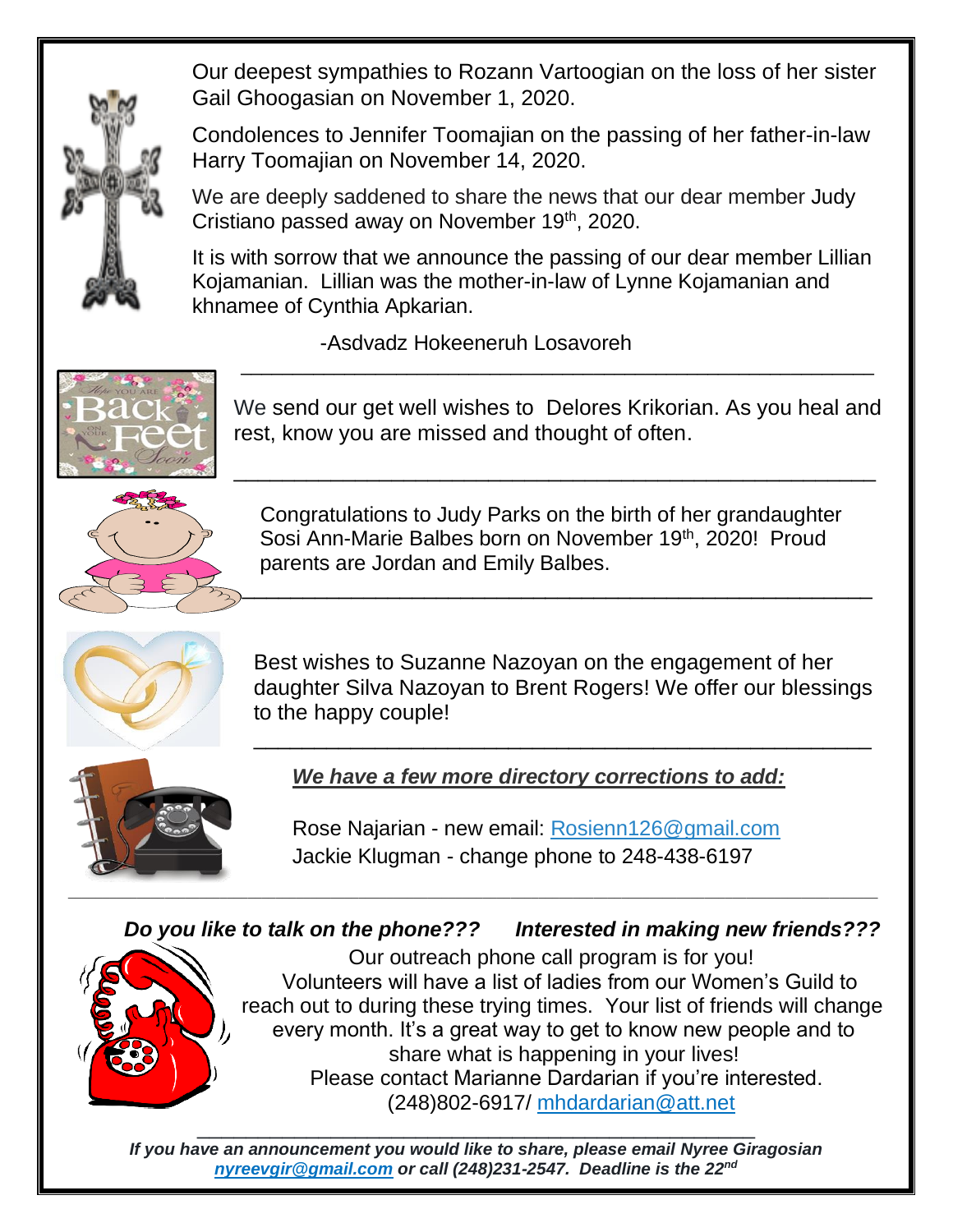

We would like to thank Elise Papazian for volunteering to chair the *Manoogian Manor visitations* for 2021. The next visit will be to celebrate Armenian Christmas on Saturday, January 16, 2021. Please reach out to Elise for more information [elisepkp@gmail.com](mailto:elisepkp@gmail.com)

| Wed., Dec 2nd              | Women's Guild <b>ZOOM</b> membership meeting 7:00pm<br>Bingo and prizes are planned for this meeting!!!      |
|----------------------------|--------------------------------------------------------------------------------------------------------------|
|                            | An email will be sent with a link to join the meeting                                                        |
| Tues., Dec. 8th            | Women's Guild Vespers tutorial – 7:00pm - watch your email<br>for more information                           |
| Wed., Dec. 9th             | Vespers service 5:00pm- Women's Guild participate                                                            |
| Wed., Dec. 9 <sup>th</sup> | Guild Gatherings on YouTube – "Celebrate the Season with<br>Christmas Greenery" by Barb. See attached flyer. |
| Sat, Dec. 12 <sup>th</sup> | World Medical Relief 9:00am-11:30am - Contact Edith Baise<br>(313)673-3325                                   |
| Wed., Dec. 16th            | <b>Executive Board Meeting</b>                                                                               |
| Sun., Dec. 20th            | Holiday Bake Box Fundraiser pickup 12pm-2pm                                                                  |
| Wed., Dec. 23rd            | Guild Gatherings on YouTube - "Let's Bake Candy Cane<br>Cookies" by Marianne. See attached flyer.            |
| Thurs., Dec 24th           | Western Christmas Eve service - Live streamed event                                                          |



Join us Wednesday, December 2<sup>nd</sup> at the

Women's Guild

Zoom membership meeting for Holiday Bingo!!!

Lots of prizes and fun to be had!!! Watch your email for Bingo card to print out for the game!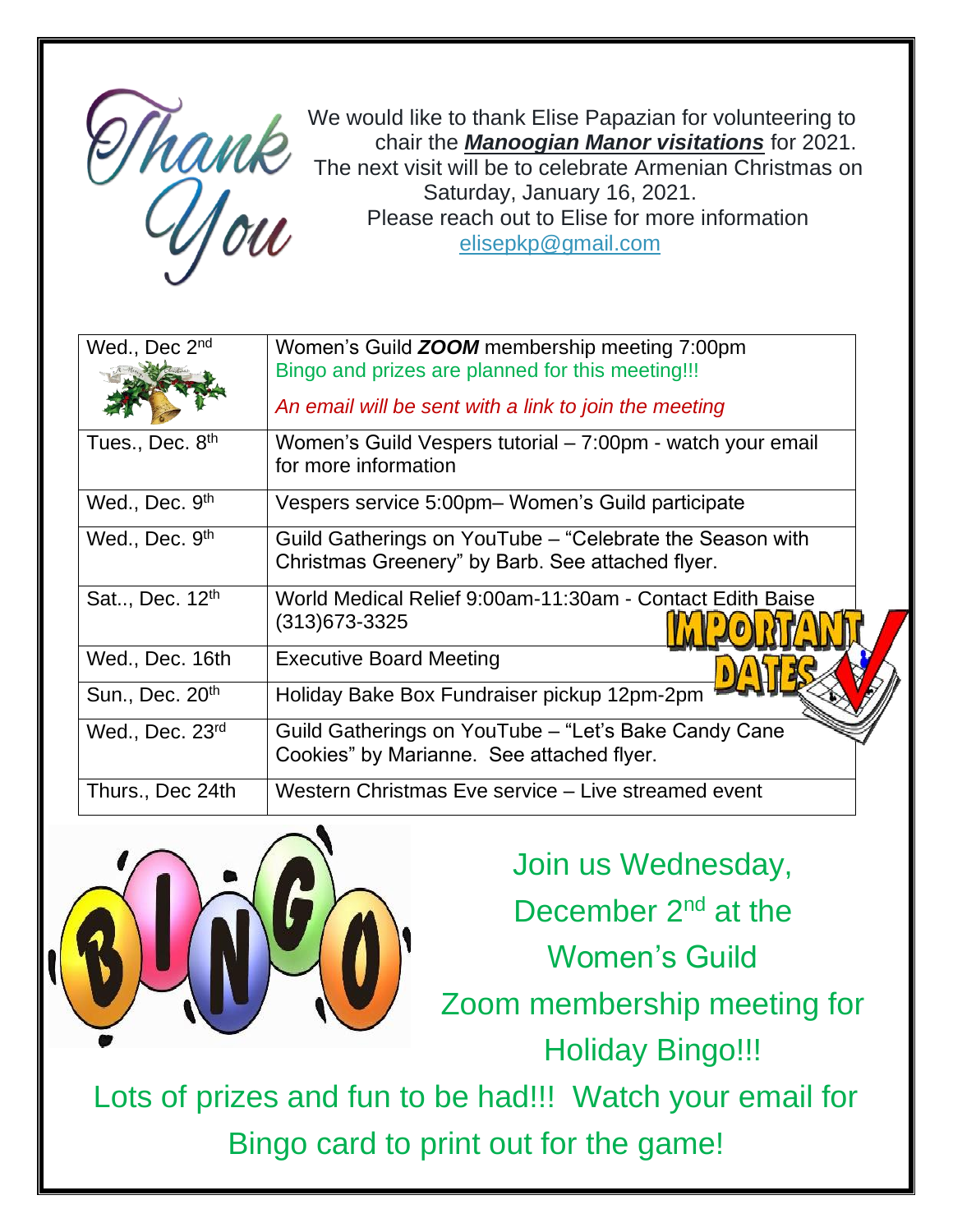# ST. JOHN ARMENIAN CHURCH<br>WORLD MEDICAL RELIEF

St. John Armenian Church members volunteer at World Medical Relief several times a year sorting medical supplies and equipment to send to countries around the world that are in bad need for these supplies which help the sick and poor. Join us and help sort badly needed medical supplies and equipment to be used locally and around the world.

No experience necessary!

#### World Medical Relief

21725 Melrose Avenue, Southfield Off Lahser between 8 and 9 mile Rd

Saturday, December 12<sup>th</sup> 9:00am -11:30pm Contact Edith Baise with any questions and to make your reservations (313)673-3325

DRESS IS CASUAL AND COMFORTABLE<br>SHORTS ARE FINE, BUT SHOLS MUST BE CLOSED TOE FOR SAFETY REASONS<br>FRIENDS AND FAMILY ARE ALSO WELCOME TO PARTICIPATE

HOOL AND UP AND ABJUNNATIONENT CAN BE MADE FOR COMMUNITY SERVICE

# *Helping Our Homeland*

In this time of crises, your continued prayers are needed for our soldiers and people in Artsakh. Additionally, Armenia's government is looking to the diaspora for financial support. You can donate on the secure website of the Eastern Diocese (choose "Artsakh/Armenia Relief" in the dropdown menu) [armenianchurch.us](https://d.docs.live.net/b53d6e504f3113ad/Documents/armenianchurch.us)



֠

or you can mail a check to the:

Diocese of the Armenian Church of America (Eastern) 630 Second Avenue, New York, NY 10016 Please write "Artsakh Relief" on the memo line of the check.

*All funds collected will support civilian humanitarian* aid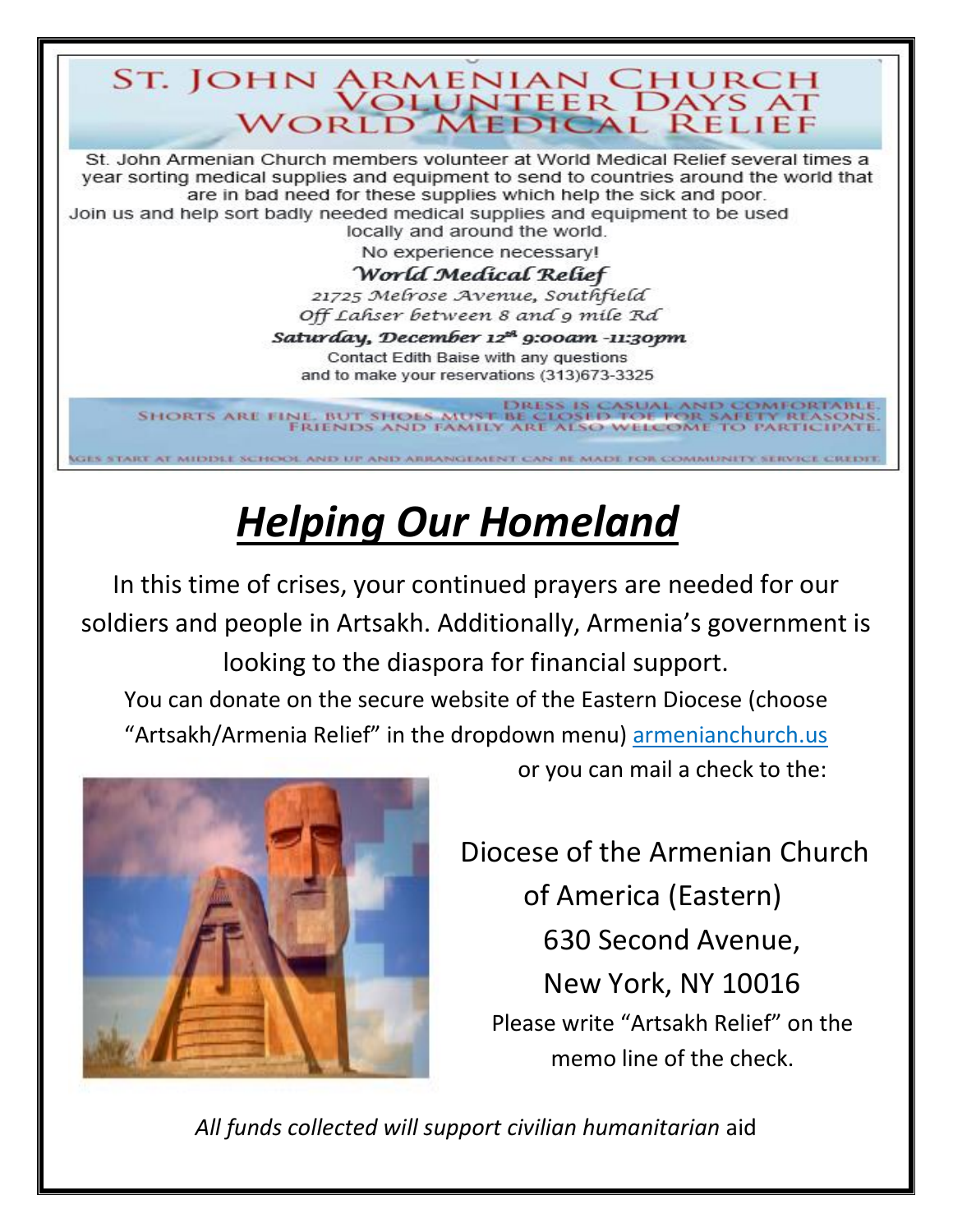# Women's Guild Winter 2020



Fundraiser

Holiday Bake Boxes



Enjoy the Season & Support our Guild by **Baking Cookies at Home**  & **Assembling the Boxes** *Safely* **Together** 

- Make 6, 12, up to 36 dozen of one or more kinds of cookies
- You'll receive the recipe & size instructions
- Some recipes are no-bake, one uses a brownie mix

All Help is Welcome & Appreciated!

# Sign Up Here:

**<https://www.signupgenius.com/go/805084ea4ac29abfe3-winter>**

### **IMPORTANT DATES:**

Friday, December 18th — **Deliver your cookies to the Church.**

Saturday, December 19th — **Help** organize cookies, fill boxes & bag web purchases (cookies, cookbook, Hye Dining USB, apron) in the spacious Cultural Hall with SJAC Safe Distancing Protocol observed at all times.

Sunday, December 20th, Noon to 2pm — **Assist** with customer pick up.